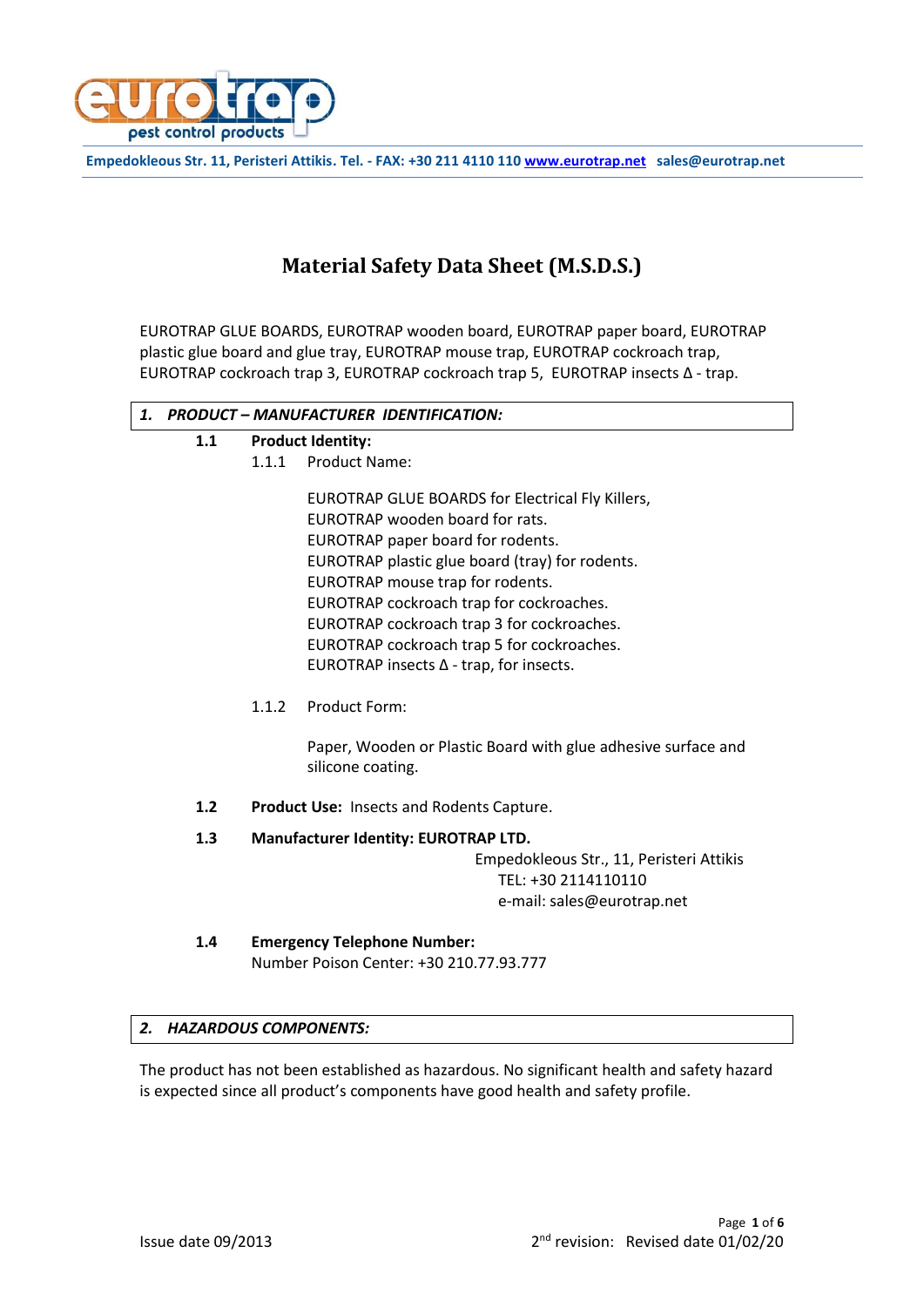## **2.1. Classification of the substance or mixture.**

The product is not classified as hazardous according to EC Regulation 1272/2008 (CLP).

#### **2.2. Label elements.**  Hazard --

pictograms: Signal words: -Hazard statements: -- Precautionary statements: --

This product is not subject to hazard labeling pursuant to EC Regulation 1272/2008 (CLP) and subsequent amendments and supplements.

## **2.3. Other hazards**.

On the basis of available data, the product does not contain any PBT or vPvB in percentage greater than 0,1%.

## *3. COMPOSITION - INGREDIENTS:*

The glue on products' surface contains thermoplastic polymers, resins, oils and antioxidants. No hazardous components or impurities.

## *4. FIRST AID PROCEDURES:*

## **4.1. Skin Contact:**

No First Aid Procedure is required. Remove the adhesive from skin with a mild hydrocarbon solvent or olive oil and then clean skin with soap and water.

## **4.2. Eye Contact:**

Wash immediately with plenty of water. Call a physician if needed.

## **4.3. Inhalation:**

No hazard.

## **4.4. Swallowing:**

Call a physician if swallowing is accidentally made .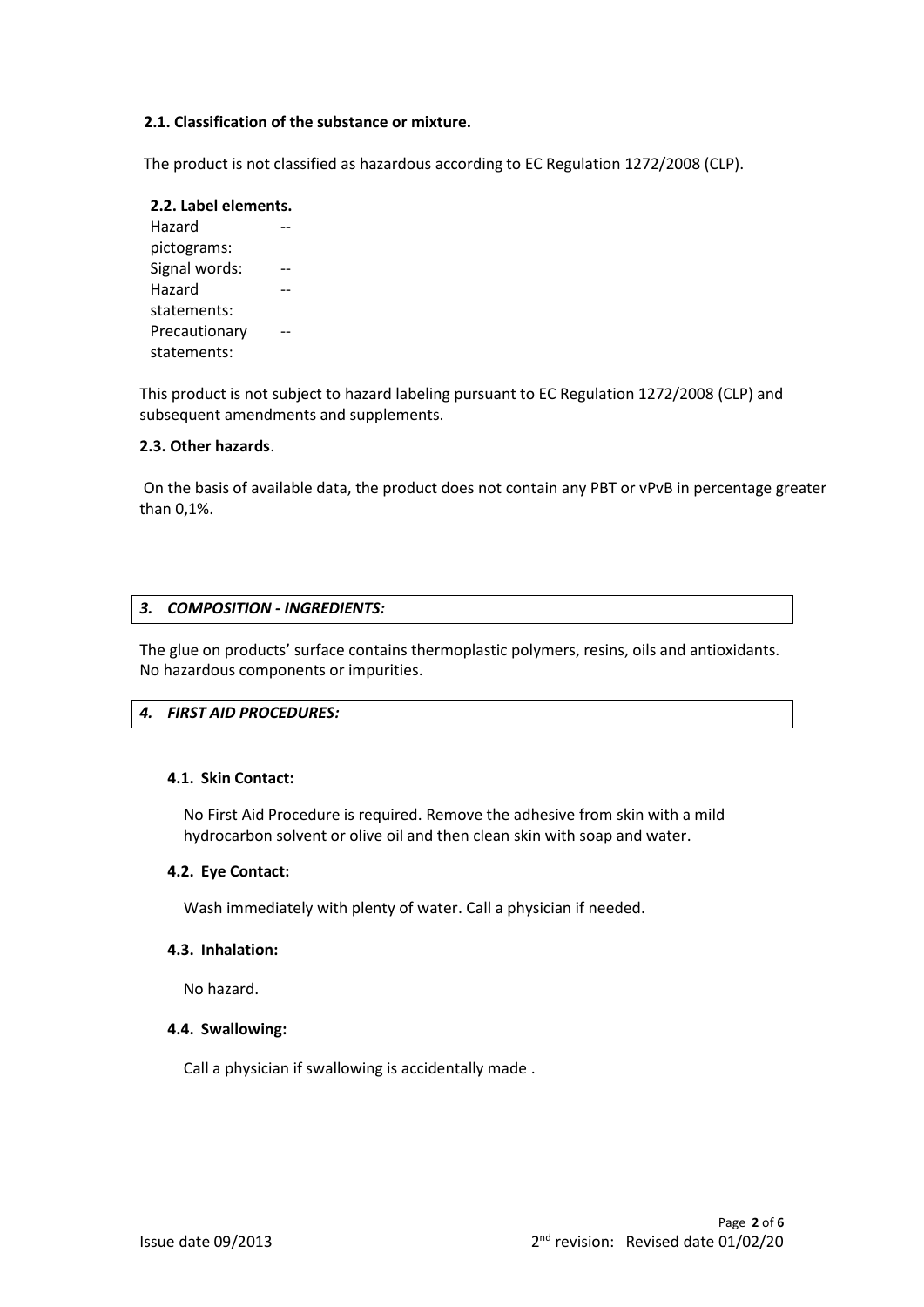## *5. FIRE FIGHTING PROCEDURES:*

**Appropriate Fire Fighting Procedures:** Use carbon dioxide (CO2) or dry chemical, alcohol – resistant foam to extinguish fires.

**Special Danger:** The product is flammable. During combustion might be released: carbon dioxide, carbon monoxide, fume, low molecular weight hydrocarbons.

**Special Protective Equipment for firefighters:** Wear self – contained, positive pressure breathing apparatus and full firefighting protective clothing.

#### *6. ACCIDENTAL RELEASES PROCEDURES:*

It is very unlikely that the product release can cause harmful adverse effects during safe handling and use.

#### *7. HANDLING AND STORAGE:*

#### **Handling:**

No special handling conditions are required.

**Storage:**

Store in a dry and clean environment at temperatures not exceeding 30°C.

## *8. PERSONAL PROTECTION:*

No special personal protection when using the products.

## *9. PHYSICAL & CHEMICAL CHARACTERISTICS:*

**Form:** Solid

**Colour:** The adhesive glue is transparent.

**Odor:** None

### *10. STABILITY AND REACTIVITY:*

**Stability:** The product is stable.

**Conditions to Avoid:** Sources of heat, flame, sparks, humidity.

**Materials to Avoid:** Water, oxidizing agents.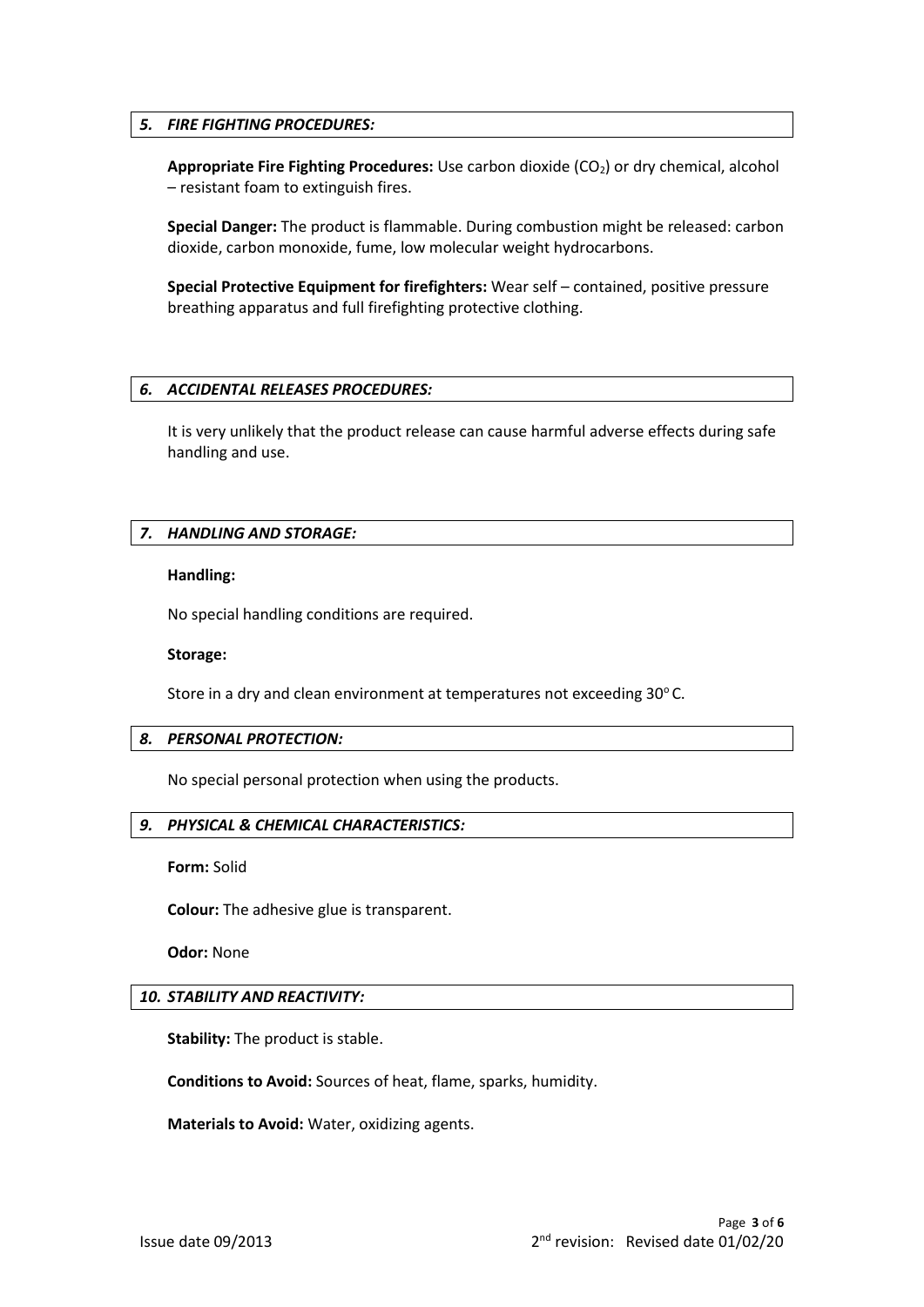**Hazardous Decomposition Products:** Combustion or thermal decomposition creates toxic and irritating fumes.

## *11. TOXICOLOGICAL PROFILE:*

**Acute Toxicity: LD<sub>50</sub> oral: Non-toxic.** 

LD<sub>50</sub> dermal: Non-toxic.

LD<sub>50</sub> inhalation: Non-toxic.

**Irritation:** Non - irritant.

**Awareness:** No problems during inhalation.

## *12. ECOLOGICAL PROFILE:*

It is very unlikely that the product is dangerous for the environment.

## *13. WASTE DISPOSAL:*

General Information: For disposal and destruction of the product, local and national regulations should be followed.

## *14. CARRIAGE:*

This product is not classified as hazardous for carriage.

## *15. REGULATORY INFORMATION:*

**Symbols:** None

**Danger Phrases:** None

**Precautionary Phrases:** None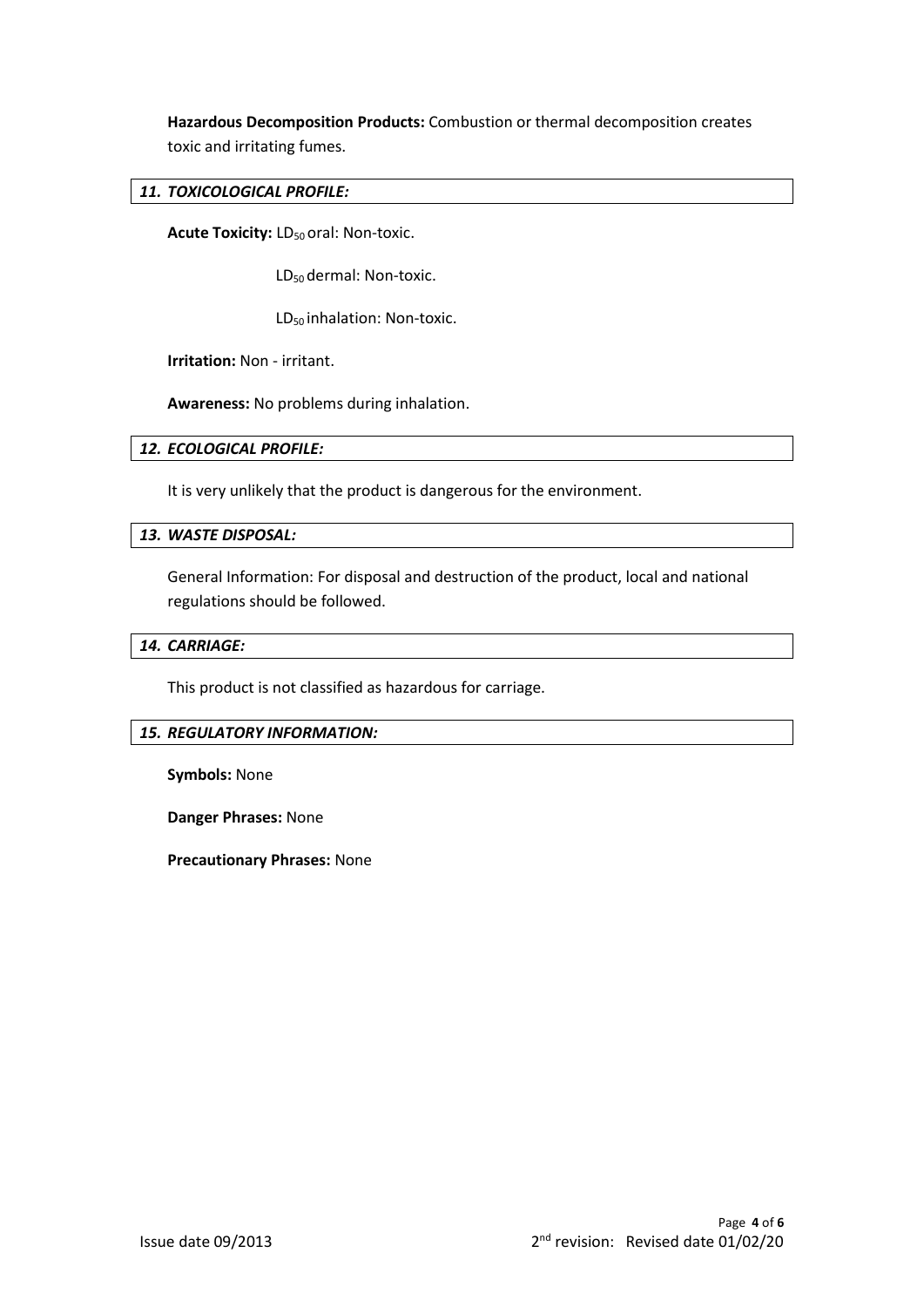## *16. ALLERGENS*

Annex II to EU Directive 1169/2011, FALCPA (Food Allergen Labeling and Consumer Protection Act), EC Regulation 1223/2009 on cosmetics and all previous versions apply.

| Yes   | <b>No</b> | <b>Allergens</b>                                                               |
|-------|-----------|--------------------------------------------------------------------------------|
|       | x         | contains cereals containing gluten, namely: wheat, rye, barley, oats, spelt,   |
|       |           | kamut or their hybridized strains, and products thereof, except:               |
|       |           | a) wheat-based glucose syrups including dextrose                               |
|       |           | b) wheat-based maltodextrins                                                   |
|       |           | c) glucose syrups based on barley                                              |
|       |           | d) cereals used for making alcoholic distillates including ethyl alcohol of    |
|       |           | agricultural origin                                                            |
|       | x         | Contains crustaceans and products thereof                                      |
|       | x         | Contains eggs and products thereof                                             |
|       | x         | Contains fish and products thereof, except:                                    |
|       |           | a) fish gelatine used as carrier for vitamin or carotenoid preparations        |
|       |           | b) fish gelatine or isinglass used as fining agent in beer and wine.           |
| $X^*$ |           | Contains peanuts and products thereof                                          |
|       | x         | Contains soybeans and products thereof, except:                                |
|       |           | a) fully refined soybean oil and fat                                           |
|       |           | b) natural mixed tocopherols (E306), natural D-alpha tocopherol, natural D-    |
|       |           | alpha tocopherol acetate, and natural Dalpha tocopherol succinate from         |
|       |           | soybean sources                                                                |
|       |           | c) vegetable oils derived from phytosterols and phytosterol esters from        |
|       |           | soybean sources                                                                |
|       |           | d) plant stanol esters produced from vegetable oil sterols from soybean        |
|       |           | sources.                                                                       |
|       | x         | Contains milk and products thereof (including lactose), except:                |
|       |           | a) whey used for making alcoholic distillates including ethyl alcohol of       |
|       |           | agricultural origin                                                            |
|       |           | b) lactitol.                                                                   |
|       | x         | contains nuts, namely: almonds (Amygdalus communis L.), hazelnuts (Corylus     |
|       |           | avellana), walnuts (Juglans regia), cashews                                    |
|       |           | (Anacardium occidentale), pecan nuts (Carya illinoinensis (Wangenh.) K.        |
|       |           | Koch), Brazil nuts (Bertholletia excelsa), pistachio nuts (Pistacia vera),     |
|       |           | macadamia or Queensland nuts (Macadamia ternifolia), and products              |
|       |           | thereof, except for nuts used for making alcoholic distillates including ethyl |
|       |           | alcohol of agricultural origin.                                                |
|       | x         | contains celery and products thereof.                                          |
|       | x         | contains mustard and products thereof.                                         |
|       | x         | contains sesame seeds and products thereof.                                    |
|       | x         | contains sulphur dioxide and sulphites at concentrations of more than          |
|       |           | 10mg/liter in terms of the total SO2 which are to be calculated for products   |
|       |           | as proposed ready for consumption or as reconstituted according to the         |
|       |           | instructions of the manufacturers                                              |
|       | x         | contains lupins and products thereof                                           |
|       | x         | contains molluscs and products thereof.                                        |
|       | x         | contains latex components                                                      |
|       | x         | contains substances from Annex II to EC Regulation 1223/2009                   |